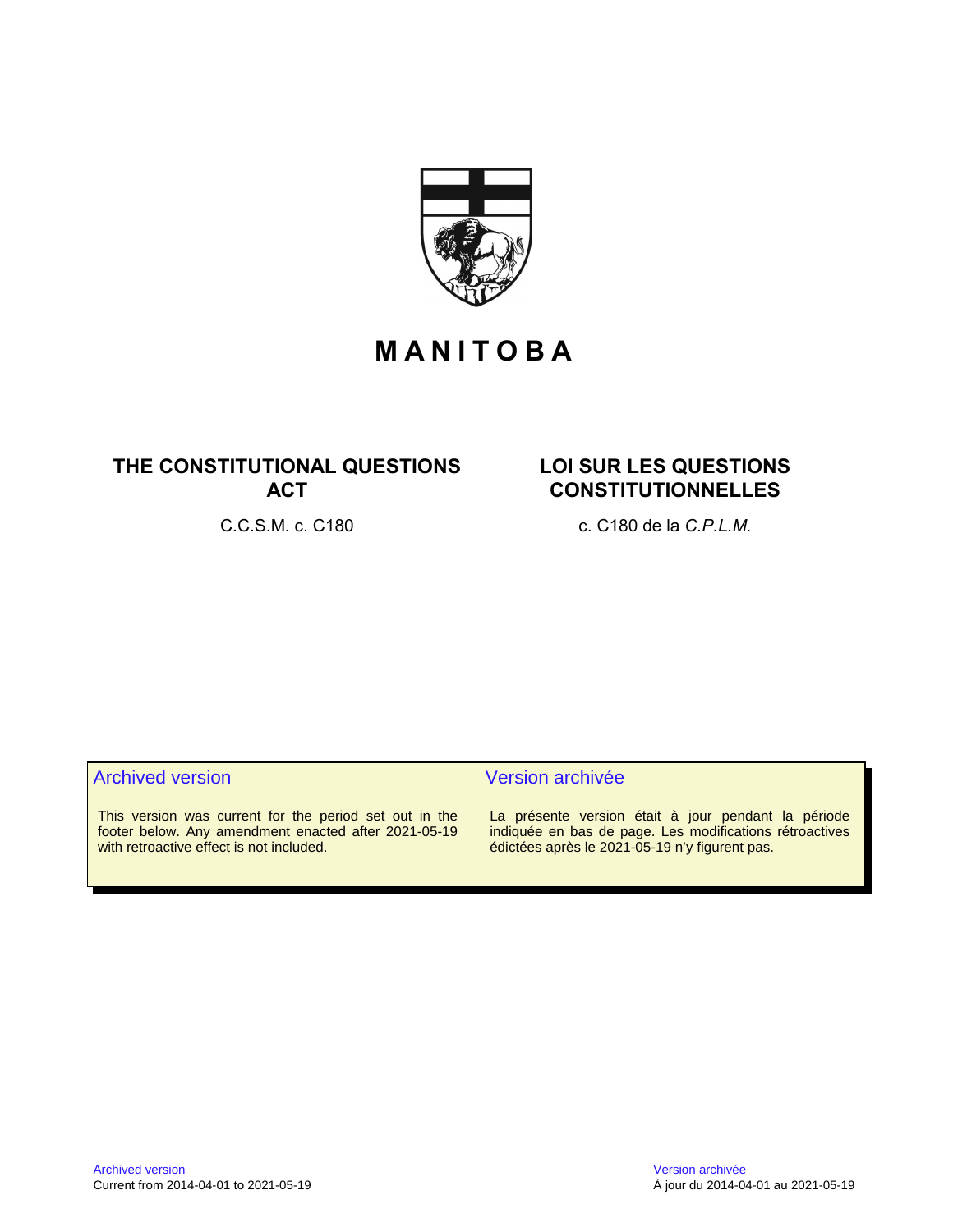# LEGISLATIVE HISTORY / HISTORIQUE C.C.S.M. c. C180 / c. C180 de la C.P.L.M.

# **LEGISLATIVE HISTORY**

# *The Constitutional Questions Act*, C.C.S.M. c. C180

| <b>Enacted by</b>      | Proclamation status (for provisions in force by proclamation) |
|------------------------|---------------------------------------------------------------|
| SM 1986-87, c. 31      |                                                               |
| Amended by             |                                                               |
| SM 2002, c. 44, s. 105 |                                                               |
| SM 2013, c. 54, s. 18  | in force on 1 Apr 2014                                        |
|                        |                                                               |

# **HISTORIQUE**

### *Loi sur les questions constitutionnelles*, c. C180 de la C.P.L.M.

| Edictée par                | Etat des dispositions qui entrent en vigueur par proclamation |
|----------------------------|---------------------------------------------------------------|
| L.M. 1986-87, c. 31        |                                                               |
| Modifiée par               |                                                               |
| L.M. 2002, c. 44, art. 105 |                                                               |
| L.M. 2013, c. 54, art. 18  | en vigueur le $1er$ avr. 2014                                 |
|                            |                                                               |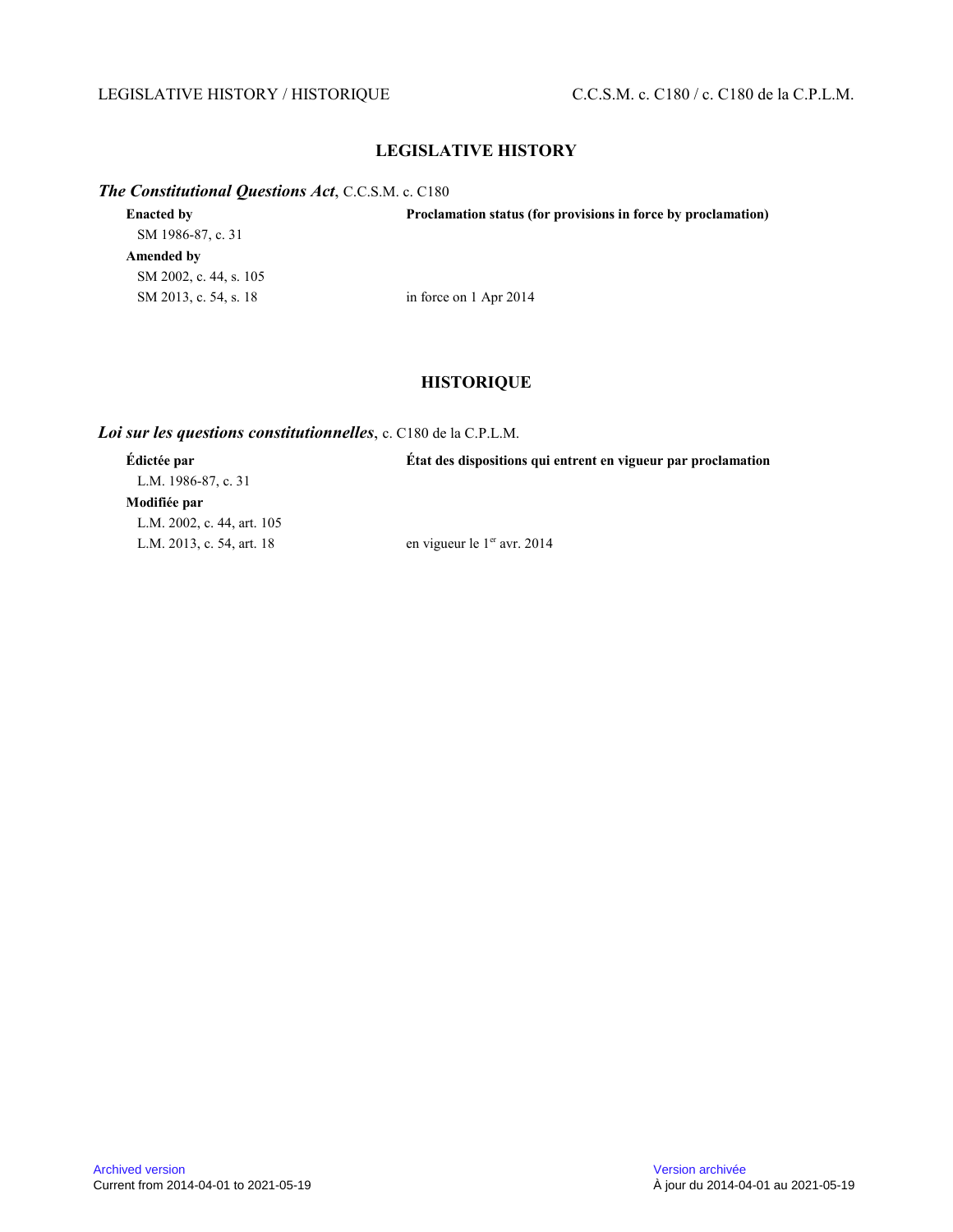# THE CONSTITUTIONAL QUESTIONS ACT LOI SUR LES

#### Section Article

- 1 Reference to court authorized
- 2 Court to certify opinion
- 3 Notice to Attorney General of Canada
- 4 Notice to interested persons, appearance of Attorneys General
- 5 Appointment of counsel to argue case
- 6 Appeal
- 7 Notice to Attorneys General
- 8 Declaration as to validity of provincial statute
- 9 Reference in Continuing Consolidation
- 10 Repeals
- 11 Commencement of Act

# **CHAPTER C180 CHAPITRE C180**

# **QUESTIONS CONSTITUTIONNELLES**

# TABLE OF CONTENTS TABLE DES MATIÈRES

- 1 Renvoi au tribunal<br>2 Opinion certifiée
- Opinion certifiée
- 3 Avis au procureur général du Canada
- 4 Avis aux intéressés et comparution de l'avocat
- 5 Nomination d'un avocat
- 6 Appel
- 7 Avis aux procureurs généraux
- 8 Validité d'une loi provinciale et jugement déclaratoire
- 9 *Codification permanente*
- 10 Abrogations
- 11 Entrée en vigueur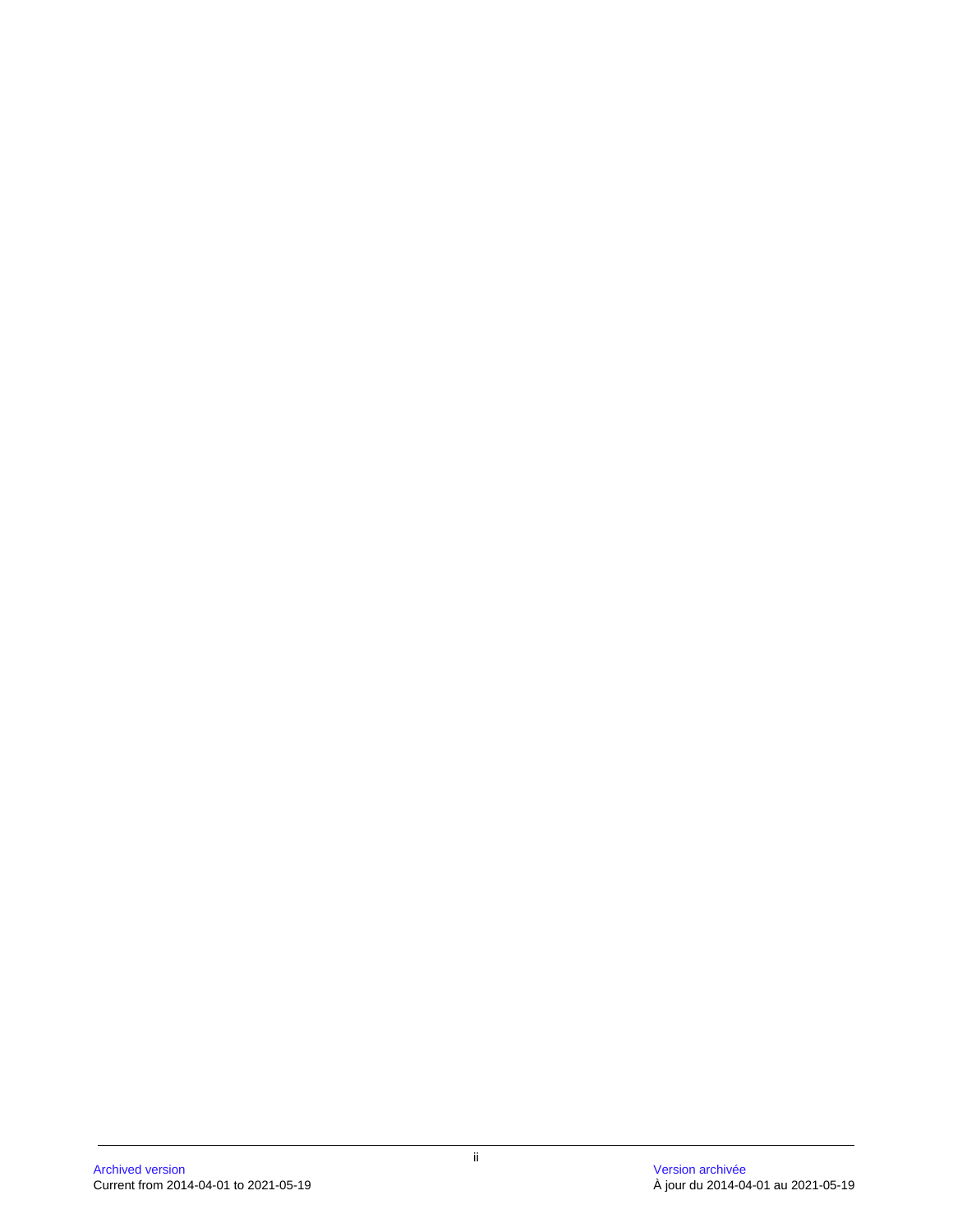# **THE CONSTITUTIONAL QUESTIONS ACT LOI SUR LES**

# **CHAPTER C180 CHAPITRE C180**

# **QUESTIONS CONSTITUTIONNELLES**

HER MAJESTY, by and with the advice and consent of the Legislative Assembly of Manitoba, enacts as follows:

# **Reference to court authorized**

**1** The Lieutenant Governor in Council may refer any matter to the Court of Appeal or to the Court of Queen's Bench for hearing or consideration and the Court of Appeal or the Court of Queen's Bench shall hear or consider the matter.

# **Court to certify opinion**

**2** The Court of Appeal or the Court of Queen's Bench shall certify to the Lieutenant Governor in Council its opinion on the matter referred, with reasons, which shall be given in the same manner as in the case of a judgment in an ordinary action; and a judge of the Court of Appeal who differs from the opinion of the majority may in like manner certify to the Lieutenant Governor in Council his or her opinion, with reasons.

(Assented to September 10, 1986) (Sanctionnée le 10 septembre 1986)

SA MAJESTÉ, sur l'avis et du consentement de l'Assemblée législative du Manitoba, édicte :

# **Renvoi au tribunal**

**1** Le lieutenant-gouverneur en conseil peut renvoyer toute affaire à la Cour d'appel ou à la Cour du Banc de la Reine, en vue d'une audience ou d'un examen. Suite au renvoi, la Cour d'appel ou la Cour du Banc de la Reine entend ou examine l'affaire.

# **Opinion certifiée**

**2** La Cour d'appel ou la Cour du Banc de la Reine certifie au lieutenant-gouverneur en conseil son opinion sur l'affaire qui lui a été renvoyée, avec se s motifs, laquelle opinion est donnée de la même manière que dans le cas d'un jugement rendu dans le cadre d'une action ordinaire. Un juge de la Cour d'appel dont l'opinion diffère de celle de la majorité peut, de la même manière, certifier son opinion, avec ses motifs, au lieutenant-gouverneur en conseil.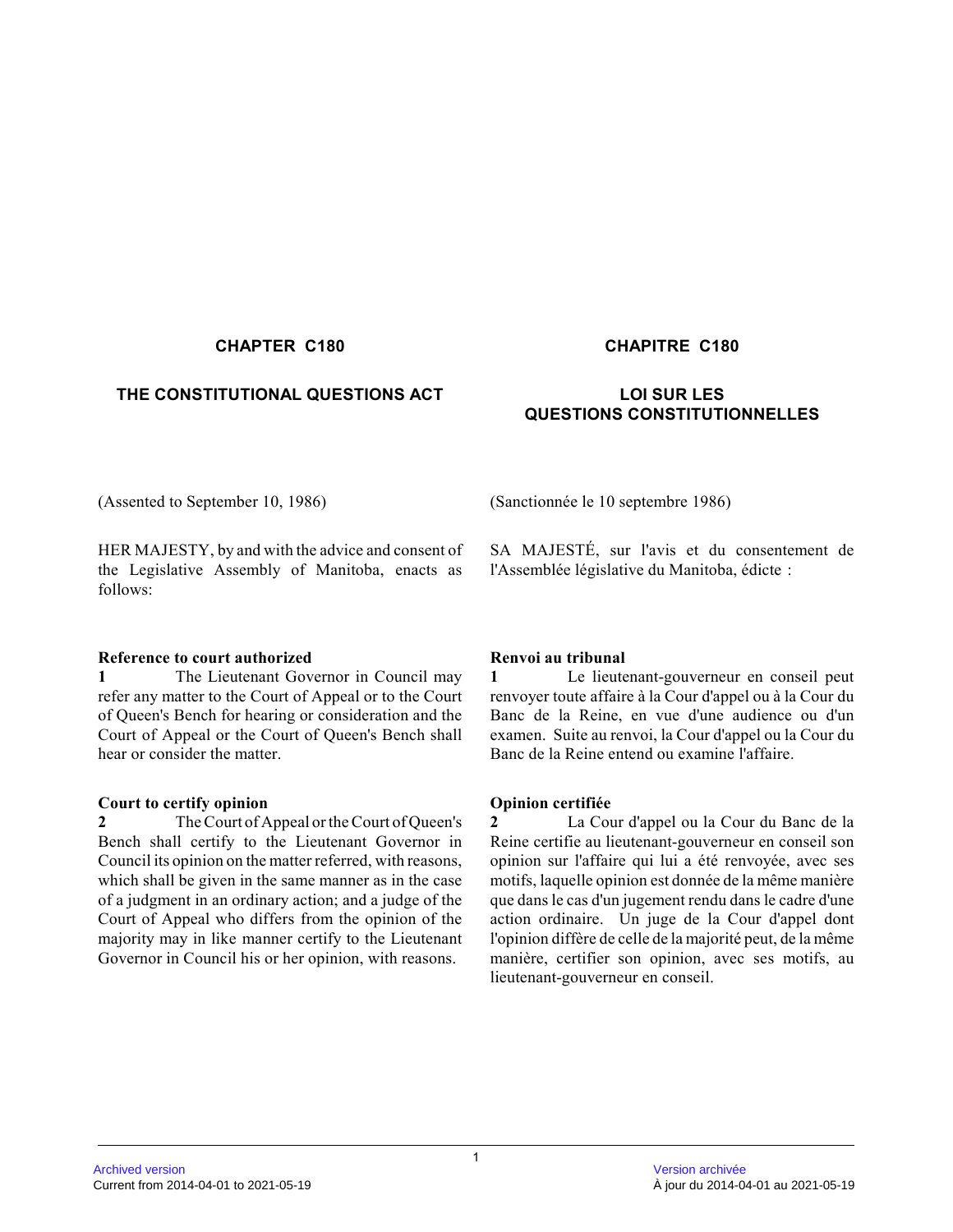### **Notice to Attorney General of Canada**

**3** Where the matter referred under section 1 relates to the constitutional validity or constitutional applicability of an Act of the Legislature, or any provision thereof, the Attorney-General of Manitoba shall notify the Attorney General of Canada of the hearing and the Attorney General of Canada may appear in person or by counsel and be heard with respect to the matter.

#### **Notice to interested persons**

**4(1)** The Court of Appeal or the Court of Queen's Bench may direct that any person interested, or, where there is a class of persons interested, any one or more persons as representative of that class, be notified of the hearing; and those persons are entitled to be heard .

# **Crown in right of other provinces**

**4(2)** Where Her Majesty in right of Canada or Her Majesty in right of any other province of Canada is interested in a matter referred under section 1, th e Attorney General of Canada or the Attorney-General of that other province, as the case may be, may, on giving not less than 14 days' written notice to the court and to the Attorney-General of Manitoba, appear in person or by counsel and be heard with respect to the matter.

# **Avis au procureur général du Canada**

**3** Si l'affaire faisant l'objet d'un renvoi en vertu de l'article 1 a trait à la validité ou à l'applicabilité constitutionnelles d'une loi de la Législature ou d'une de ses dispositions, le procureur général du Manitoba avise le procureur général du Canada de l'audience et ce dernier peut comparaître en personne ou par l'intermédiaire d'un avocat et être entendu à l'égard de l'affaire.

# **Avis aux intéressés**

**4(1)** La Cour d'appel ou la Cour du Banc de la Reine peut ordonner que tout intéressé ou, s'il existe une catégorie d'intéressés, qu'un ou plusieurs représentants de cette catégorie, soient avisés de l'audience. Ce s personnes ont le droit d'être entendues.

# **La Couronne du chef d'autres provinces**

**4(2)** Le procureur général du Canada ou le procureur général d'une autre province du Canada peut, après avoir donné un avis écrit d'au moins 14 jours a u tribunal et au procureur général du Manitoba, comparaître en personne ou par l'intermédiaire d'un avocat et être entendu lorsque Sa Majesté du chef d u Canada ou Sa Majesté du chef d'une autre province a un intérêt dans une affaire faisant l'objet d'un renvoi en vertu de l'article 1.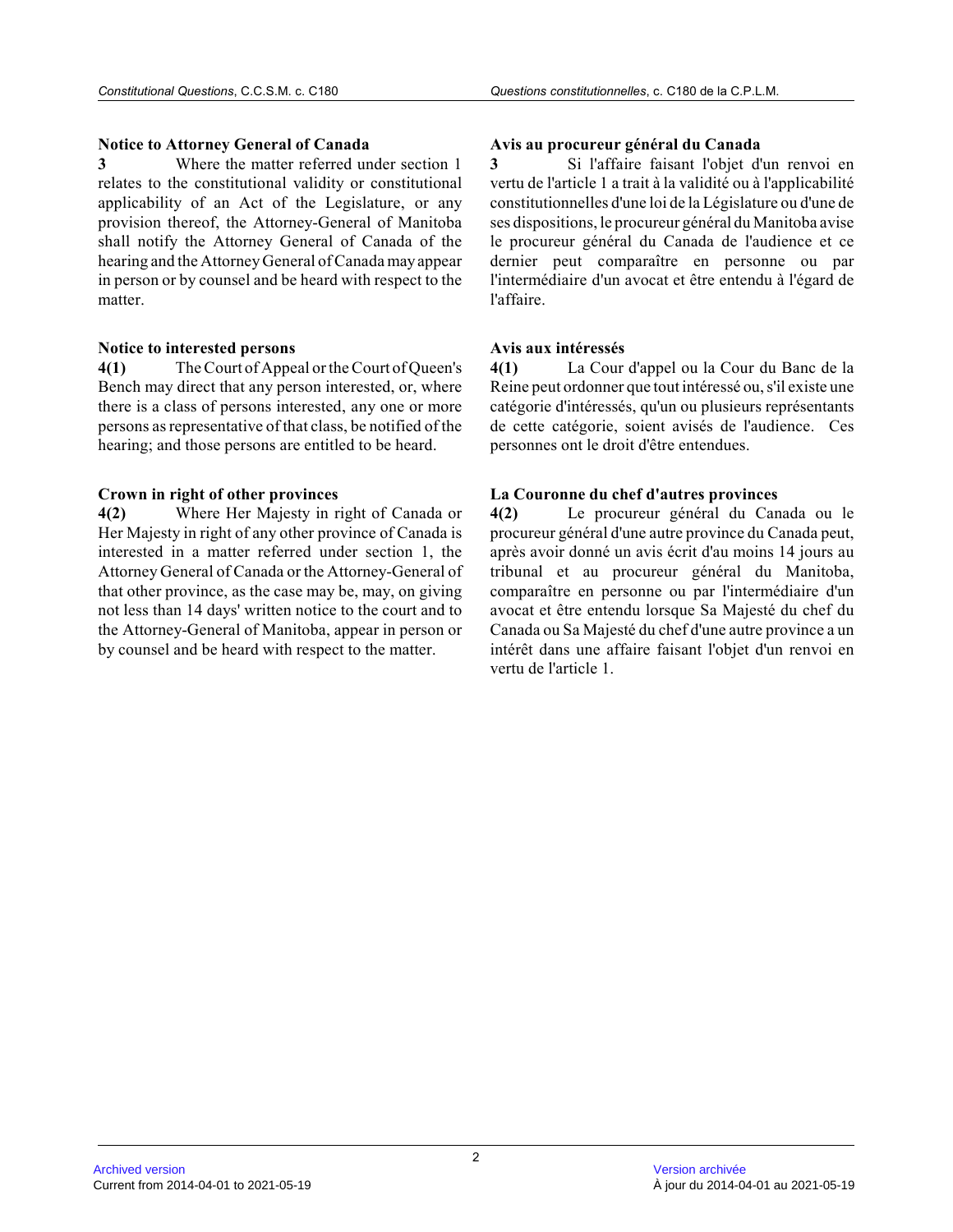#### **Appearance of counsel**

**4(3)** Where a matter referred under section 1 arises out of the agreement made between the Government of Canada and the Government of Manitoba under *The Taxation Agreement Act, 1952*, or any agreement made between the Government of Canada and the Government of Manitoba under *The Taxation Agreement Act, 1957* or under any similar Act that came into force after the 5th day of April, 1957, or any agreement made between the Government of Canada and the Government of Manitoba under *The Income Tax Act (Manitoba) 1962*, if the Attorney General of Canada or the Attorney-General of another province desires to appear and be heard, the Attorne y General of Canada or the Attorney-General of that other province may appear and be heard and may be represented by counsel who is a member of the Bar o f any province of Canada and is entitled to practise in the court of any province of Canada.

 $\overline{\text{S.M. 2002, c. 44, s. 105}}$ .

#### **Appointment of counsel to argue case**

**5** Where any interest affected is not represented by counsel, the Court of Appeal or the Court of Queen's Bench may, in its discretion, request some counsel to argue the case with respect to that interest and the reasonable expenses thereof shall be paid by the Minister of Finance.

#### **Appeal**

The opinion of the Court of Appeal or the Court of Queen's Bench shall be deemed a judgment o f the court and an appeal lies therefrom as in the case of a judgment in an action.

#### **Definitions**

**7(1)** In this section

**"law"** includes an Act of the Parliament of Canada or of the Legislature and includes a regulation mad e pursuant to any such Act;  $(\alpha \text{ loi } \omega)$ 

#### **Comparution de l'avocat**

**4(3)** Le procureur général du Canada ou le procureur général d'une autre province peut comparaître et être entendu, s'il le désire, et être représenté par un avocat qui est membre du Barreau d'une province du Canada et qui a le droit de pratiquer devant les tribunaux d'une province du Canada, lorsqu'une affaire faisant l'objet d'un renvoi en vertu de l'article 1 découle de l'accord conclu entre le gouvernement du Canada e t le gouvernement du Manitoba en vertu de la loi intitulée *« The Taxation Agreement Act, 1952 »*, ou de tout accord de même nature conclu en vertu de la loi intitulée *« The Taxation Agreement Act, 1957 »* ou en vertu d'une loi semblable entrée en vigueur après le 5 avril 1957, ou de tout accord de même nature conclu en vertu de la loi intitulée *« The Income Tax Act (Manitoba) 1962 »* .

L.M. 2002, c. 44, art. 105.

#### **Nomination d'un avocat**

**5** La Cour d'appel ou la Cour du Banc de la Reine peut, à sa discrétion, demander à un avocat de présenter des arguments en faveur d'un intérêt qui est touché et qui n'est pas présenté par un avocat. Le ministre des Finances paie les frais raisonnables qui en découlent.

#### **Appel**

**6** L'opinion de la Cour d'appel ou de la Cour du Banc de la Reine est réputée être un jugement du tribunal dont il peut être interjeté appel comme dans le cas d'un jugement rendu dans le cadre d'une action.

#### **Définitions**

**7(1)** Les définitions qui suivent s'appliquent au présent article.

**« loi »** S'entend en outre d'une loi du Parlement du Canada ou de la Législature ainsi que d'un règlemen t d'application d'une telle loi. ("law")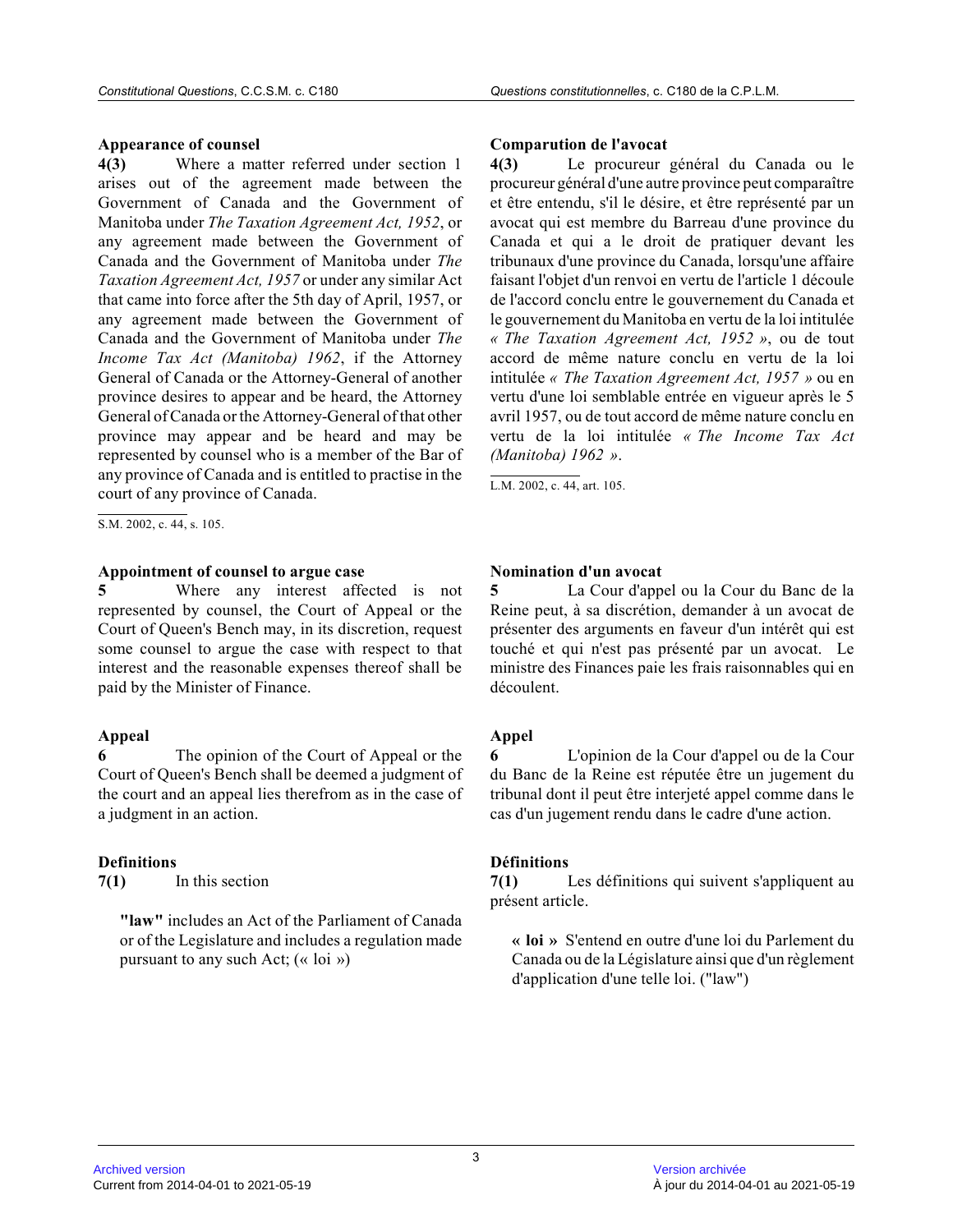**"remedy"** means a remedy provided pursuant to subsection 24(1) of the *Canadian Charter of Rights and Freedoms* but does not include a remedy of exclusion of evidence or a remedy consequential on exclusion of evidence. (« recours »)

#### **Notice to Attorneys General required**

**7(2)** Where in a cause, matter or other proceeding the constitutional validity or constitutional applicability of any law is challenged or an application is made for a remedy, the law shall not be held to be invalid, inapplicable or inoperable and the remedy shall not be granted until

(a) the Attorney General of Canada and the Attorney-General of Manitoba have been served with the notice of the challenge or the application in accordance with this section; and

(b) the Attorney General of Canada and the Attorney-General of Manitoba have replied and have been heard if either or both desire to be heard.

#### **Notice re regulation**

**7(3)** Where in a cause, matter or other proceeding the validity of a regulation is challenge d other than on a question of constitutional validity or applicability, the regulation shall not be held to be invalid until

(a) the Attorney General of Canada and the Attorney-General of Manitoba have been served with the notice of the challenge or the application in accordance with this section; and

(b) the Attorney General of Canada and the Attorney-General of Manitoba have replied and have been heard if either or both desire to be heard.

# **Form of notice**

**7(4)** A notice mentioned in subsection (2) or (3) shall

**« recours »** Réparation obtenue conformément au paragraphe 24(1) de la *Charte canadienne des droits et libertés*. La présente définition ne s'entend pas d'un recours en exclusion de la preuve ou d'un recours consécutif à l'exclusion de la preuve. ("remedy")

### **Avis aux procureurs généraux**

**7(2)** Lorsque dans une cause, une affaire ou une autre instance, la validité ou l'applicabilité constitutionnelles d'une loi sont contestées ou qu'une demande est présentée en vue de l'obtention d'un recours, la loi n'est pas considérée comme invalide, inapplicable ou inopérante et le recours n'est pas accordé, jusqu'aux moments suivants :

a) l'avis de contestation ou la demande a été signifi é au procureur général du Canada et au procureur général du Manitoba, conformément au présent article;

b) le procureur général du Canada et le procureur général du Manitoba ont présenté une réplique et on t été entendus, dans le cas où l'un d'entre eux ou le s deux désiraient être entendus.

#### **Avis quant aux règlements**

**7(3)** Lorsque dans une cause, une affaire ou une autre instance, la contestation de la validité d'un règlement porte sur une question autre que celle de la validité ou de l'applicabilité constitutionnelle, l e règlement n'est pas considéré comme invalide, jusqu'aux moments suivants :

a) l'avis de contestation ou la demande a été signifi é au procureur général du Canada et au procureur général du Manitoba, conformément au présent article;

b) le procureur général du Canada et le procureur général du Manitoba ont présenté une réplique et on t été entendus, dans le cas où l'un d'entre eux ou le s deux désiraient être entendus.

# **Forme de l'avis**

**7(4)** L'avis mentionné au paragraphe (2) ou (3) doit être conforme aux conditions suivantes :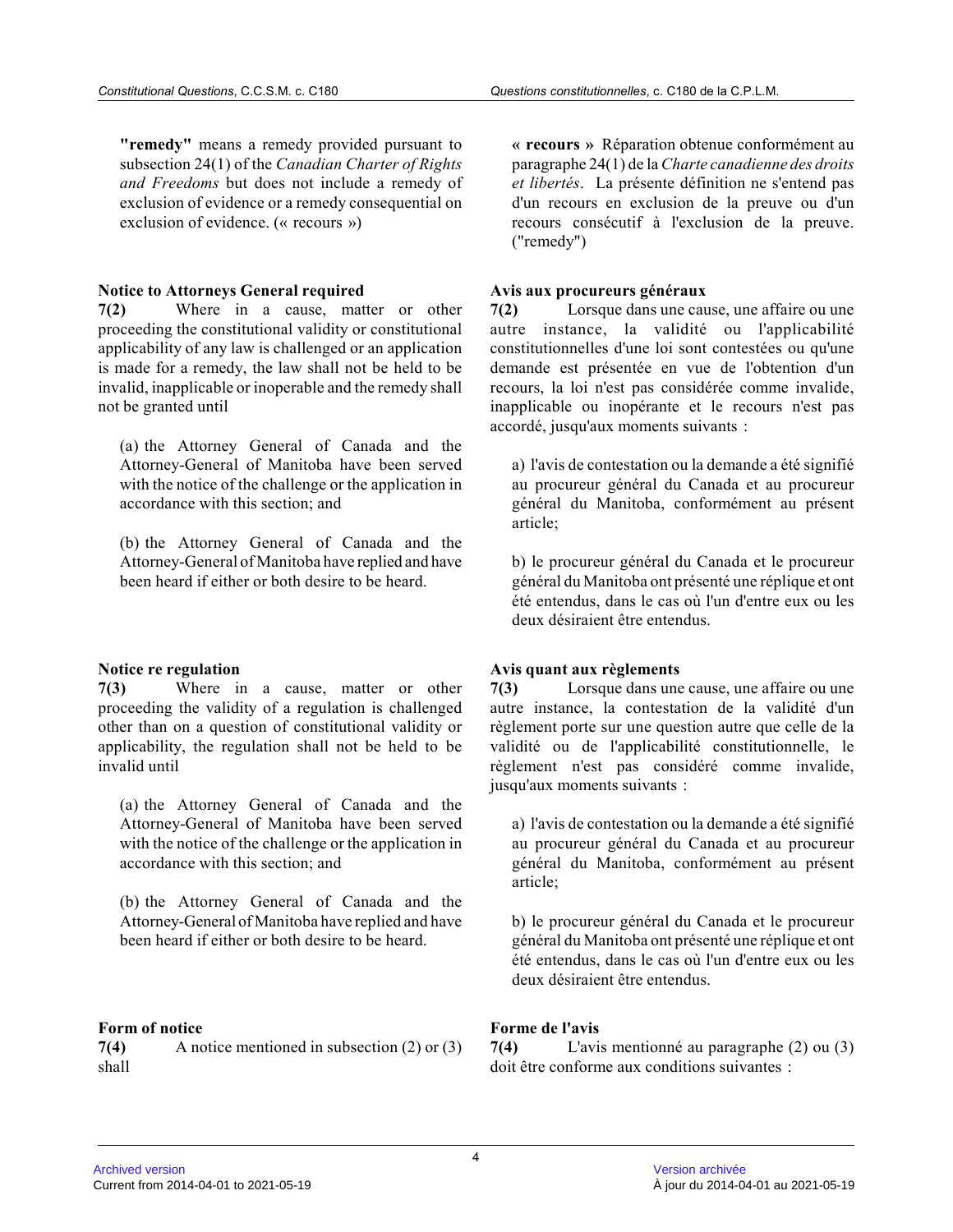(a) be headed to show a proper style of cause in the action, cause, matter, proceeding or application;

(b) state the law or provision thereof that is being challenged;

(c) where there is an allegation of the infringement or denial of a right or freedom, state clearly that right or freedom;

(d) state the date, time and place for the hearing o f arguments in the action, cause, matter, proceeding o r application; and

(e) state the particulars that explain the points to be argued.

#### **Thirty days' notice necessary**

**7(5)** Unless the court authorizes a shorter period of notice, a notice mentioned in subsection (2) or (3) shall be served at least 30 days before the date fixed for hearing of arguments.

#### **Status of Attorney-General of Manitoba**

**7(6)** Where in a cause, matter or other proceeding to which this section applies the Attorney-General of Manitoba appears, he or she is a party and, for the purpose of an appeal from an adjudication respecting the validity or applicability of a law, or respecting the entitlement to a remedy, has the same rights as any other party.

#### **Status of Attorney General of Canada**

**7(7)** Where in a cause, matter or other proceeding to which this section applies the Attorney General of Canada appears, he or she is a party and, for the purpose of an appeal from an adjudication respecting the validity or applicability of a law, o r respecting entitlement to a remedy, has the same rights as any other party.

a) il a un intitulé approprié à l'action, la cause, l'affaire, l'instance ou la demande;

b) il indique la loi ou la disposition de celle-ci qui est contestée;

c) il indique clairement les droits ou libertés faisant l'objet d'une allégation de violation ou de négation;

d) il indique la date, l'heure et le lieu de l'audition des arguments dans le cadre de l'action, de la cause, de l'affaire, de l'instance ou de la demande;

e) il indique les précisions qui apportent une explication aux questions en litige.

#### **Avis de 30 jours nécessaire**

**7(5)** L'avis mentionné au paragraphe (2) ou (3) est signifié au moins 30 jours avant la date d'audition des arguments, sauf si le tribunal accorde un délai d'avis plus court.

#### **Statut du procureur général du Manitoba**

**7(6)** Le procureur général du Manitoba qui comparaît dans une cause, une affaire ou une autre instance à laquelle s'applique le présent article est une partie et a les mêmes droits qu'une autre partie aux fins d'un appel d'une décision concernant la validité ou l'applicabilité d'une loi ou le droit à l'obtention d'un recours.

#### **Statut du procureur général du Canada**

**7(7)** Le procureur général du Canada qui comparaît dans une cause, une affaire ou une autre instance à laquelle s'applique le présent article est une partie et a les mêmes droits qu'une autre partie aux fins d'un appel d'une décision concernant la validité ou l'applicabilité d'une loi ou le droit à l'obtention d'un recours.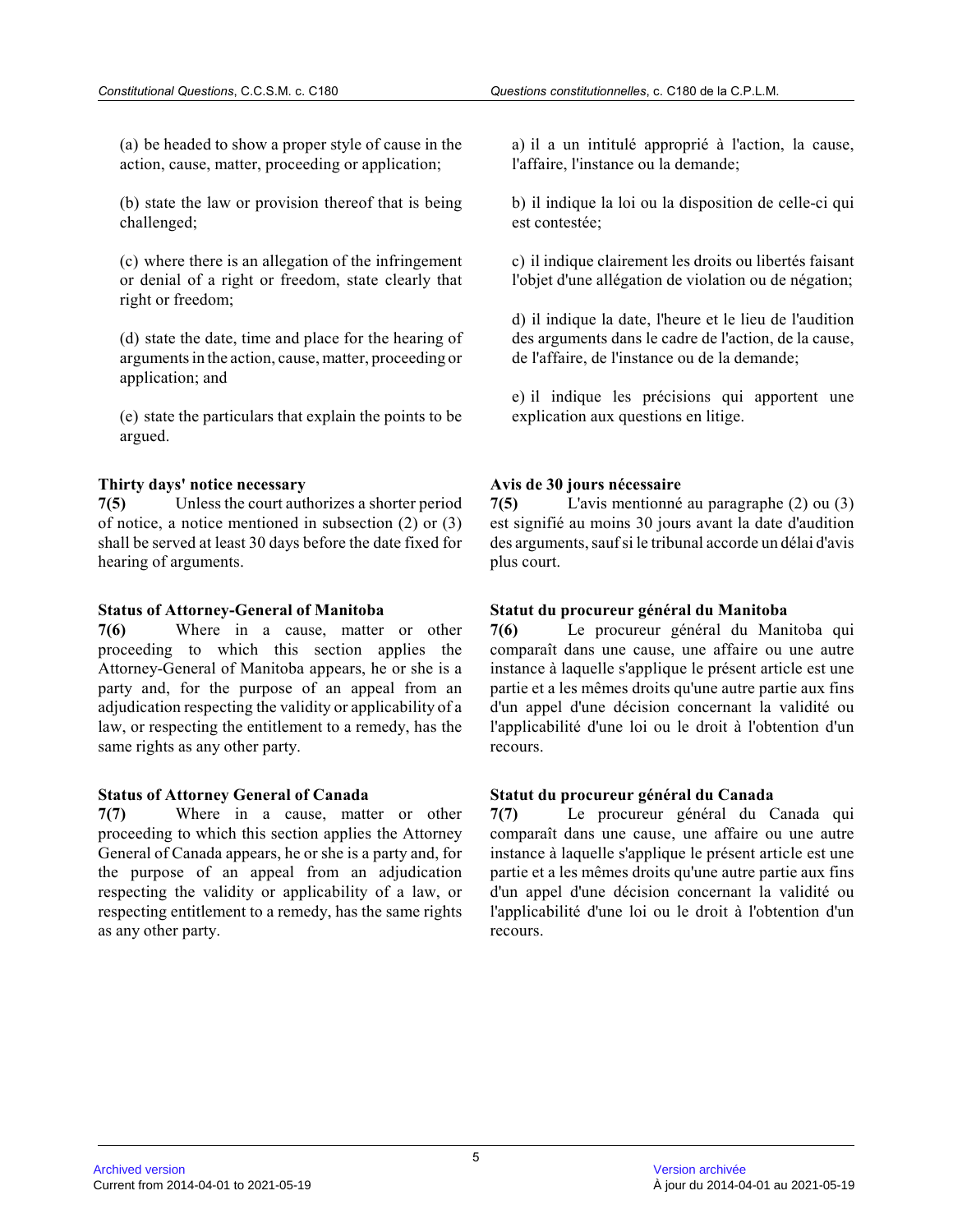#### **Service on the Attorney-General**

**7(8)** A notice mentioned in subsection (2) and (3) is sufficiently served on the Attorney-General of Manitoba if it is sent by registered or certified mail to, or during office hours it is left with, the Deputy Attorney-General of Manitoba, the Assistant Deputy Attorney-General of Manitoba (Justice Division) or the Director of Constitutional Law of the Department of the Attorney-General.

S.M. 2013, c. 54, s. 18.

#### **Declaration as to validity of provincial statute**

**8(1)** The Court of Queen's Bench has jurisdiction to entertain an action or proceeding for a declaration as to the validity of any Act of the Legislature, or any provision thereof, though no further relief is sought at the instance of either

(a) the Attorney General of Canada; or

(b) the Attorney-General of Manitoba.

#### **Parties**

**8(2)** An action under this section is sufficiently constituted if the two Attorneys General are parties to it.

# **Appeal**

**8(3)** An appeal lies from a judgment under this section as in the case of a judgment in an ordinary action.

#### **Reference in Continuing Consolidation**

**9** This Act may be referred to as chapter C180 of the *Continuing Consolidation of the Statutes of Manitoba* .

#### **Signification au procureur général**

**7(8)** La signification au procureur général du Manitoba de l'avis prévu aux paragraphes (2) et (3) est suffisante si l'avis est envoyé par courrier recommandé ou poste certifiée au sous-procureur général du Manitoba, au sous-procureur général adjoint du Manitoba (division de la Justice) ou au directeur de s Affaires constitutionnelles du ministère du Procureur général, ou s'il est laissé à l'un d'entre eux pendant les heures de bureau.

L.M. 2013, c. 54, art. 18.

### **Validité d'une loi provinciale et jugement déclaratoire**

**8(1)** La Cour du Banc de la Reine a compétence pour connaître d'une action ou d'une instance introduite en vue de l'obtention d'un jugement déclaratoire quant à la validité d'une loi de la Législature ou d'une de ses dispositions, même si aucune autre mesure de redressement n'est demandée. L'action ou l'instance est introduite à la demande de l'une ou l'autre des personnes suivantes :

- a) le procureur général du Canada;
- b) le procureur général du Manitoba.

#### **Parties**

**8(2)** L'action prévue au présent article est suffisamment constituée si les deux procureurs généraux sont parties à celle-ci.

### **Appel**

**8(3)** Il peut être interjeté appel d'un jugement rendu en vertu du présent article comme dans le cas d'un jugement rendu dans le cadre d'une action ordinaire .

#### **Codification permanente**

**9** La présente loi est le chapitre C180 de la *Codification permanente des lois du Manitoba* .